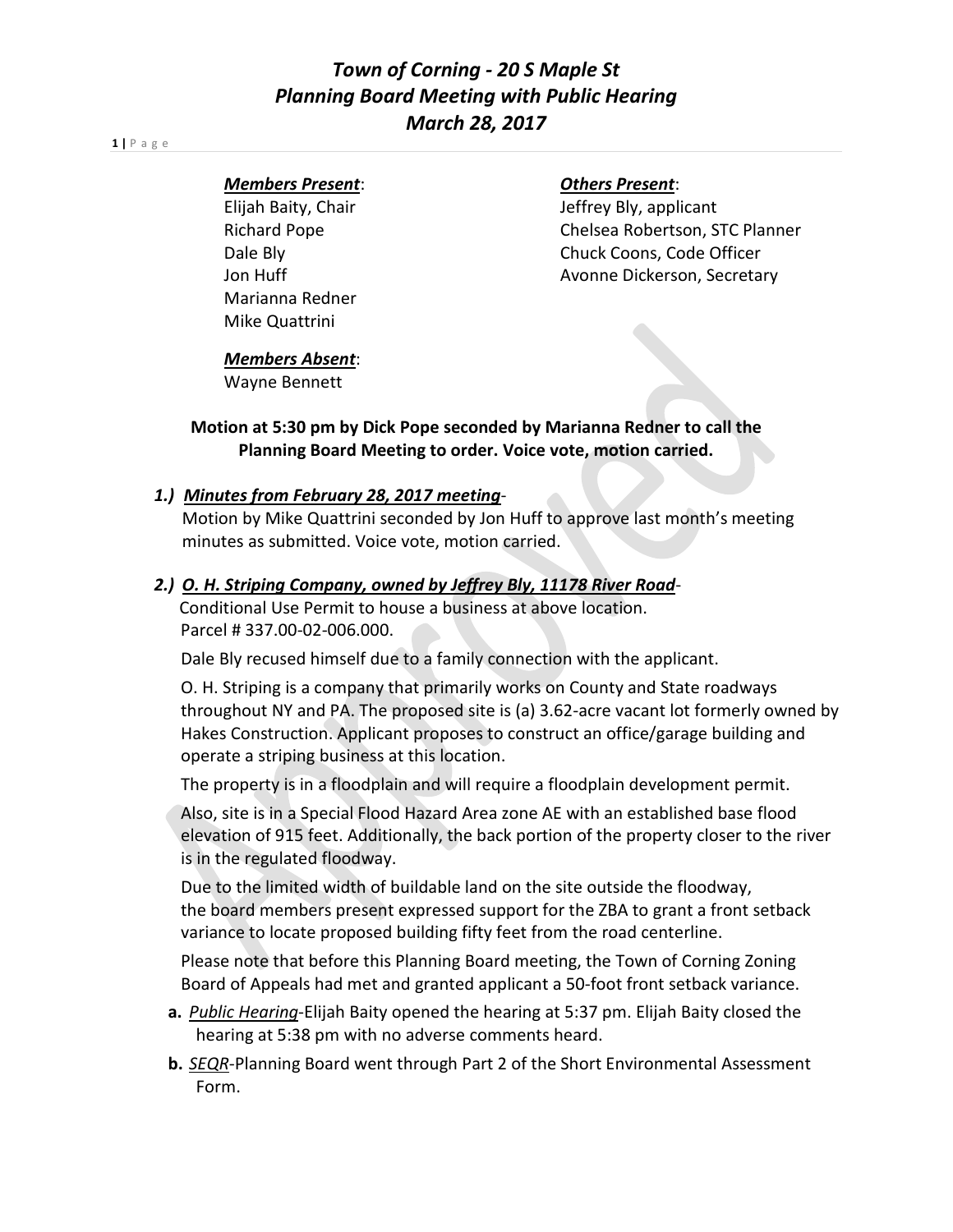#### **2 |** Page

Motion by Dick Pope seconded by Marianna Redner that the Planning Board declare this as a negative declaration of environment significance. Voice vote, motion carried.

The Planning Board makes and properly files a negative declaration of environmental significance.

- **c.** *Floodplain development permit*-motion by Dick Pope seconded by Jon Huff to grant a Floodplain Development Plain to Jeffrey Bly. Voice vote, motion carried.
- **d.** *Site Plan Review*-applicant is proposing to construct a 30' by 50' garage building and an 18' by 18' attached office area. Mr. Bly obtained a SCDPW permit for a new driveway location and filed a GML 239m, which has been approved from Steuben County Planning Board.

Hours of operation vary with 5 am being the earliest and 7 pm the latest will be variable. Also, there may be incidental sales at the location.

No more than 24 vehicles at maximum, including employees and machinery. Signage allowed is up to thirty square feet - either two signs back-to-back or two single signs.

Adjacent property to the East does not want a noise buffer. There will also be a well and septic and if there ever is a flood, all vehicles will be moved.

Motion by Dick Pope seconded by Jon Huff to approve the site plan as final. Voice vote, motion carried.

**e.** *Conditional Use Permit*-motion by Jon Huff seconded by Mike Quattrini to approve applicant's request for a contractor's yard, subject to the above conditions listed in section "2d". Voice vote, motion carried.

## *3.) Other Business*

- **a.** Elijah brought up the subject of appointing an alternate planning board member, as this concern was brought to his attention.
- **b.** Due to conflicting schedules, the April Planning Board meeting has been rescheduled to meet on April 18<sup>th</sup>, at 5:30 pm.
- **c.** Chuck Coons discussed the position of Floodplain Administrator with the Board. Currently, the Planning Board has complete control of that position, however it is legal for the Board to delegate some or all of duties to the Code Officer. Chuck would like to see the Board delegate any residential applications for floodplain development that does not include a conditional use permit to the Code Officer.

 He is concerned about this as he recently received notice from DEC that in 2003, previous Code Enforcing allowed a home to be built with a full basement in a flood plain area. The grade is elevated above the flood elevation, but basements are not allowed in a flood plain area. The DEC notification advised that a letter will need to be written to inform the home owner of this problem and that they must comply with the law, possibly by filling in the basement.